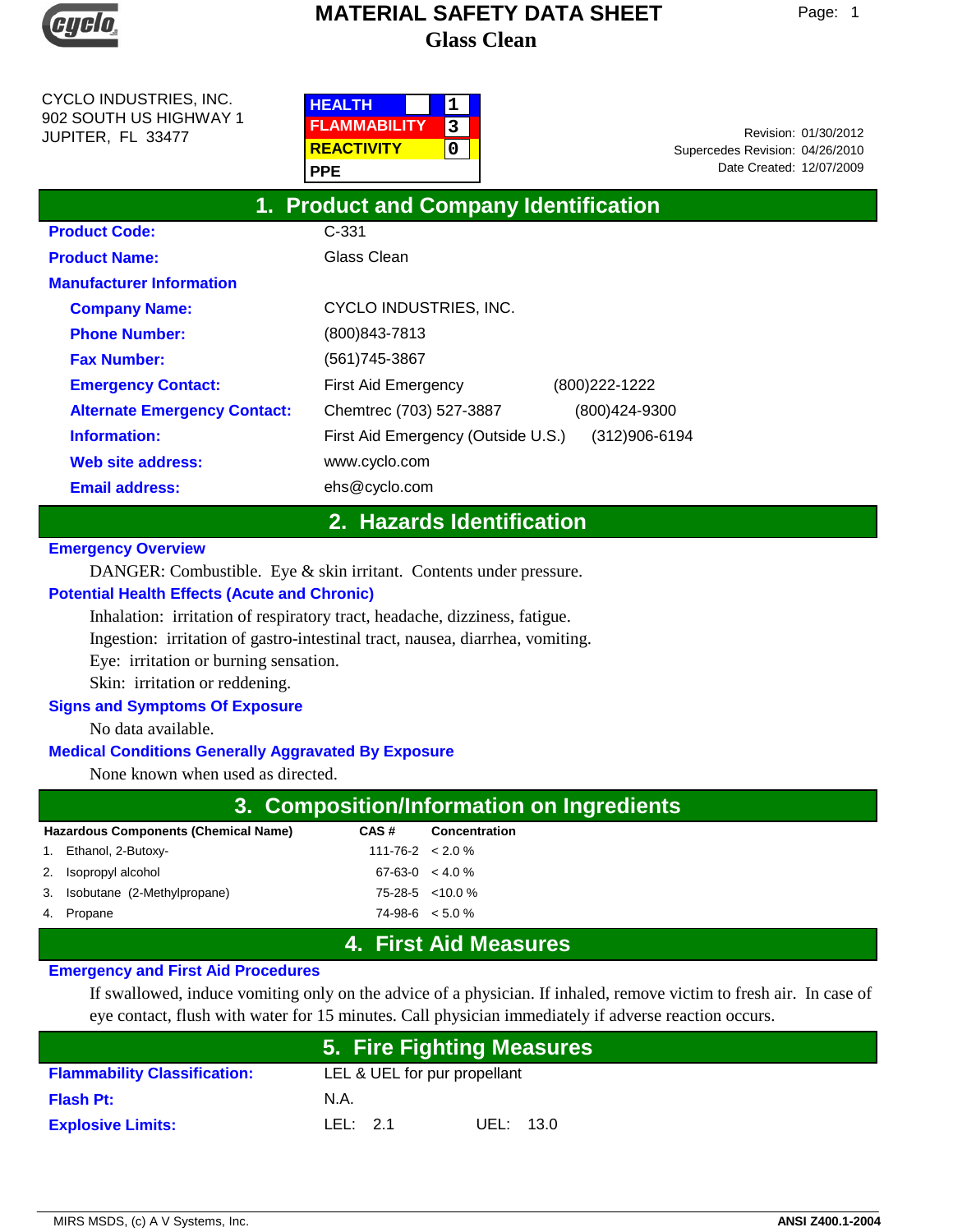

Revision: 01/30/2012 Supercedes Revision: 04/26/2010

## **Autoignition Pt:** No data available.

## **Fire Fighting Instructions**

Use NIOSH self-contained breathing apparatus in confined areas. Use water spray to cool-fire exposed containers.

## **Flammable Properties and Hazards**

Flammable vapors may travel along floor to be ignited by distant ignition sources. Containers exposed to fire may develop sufficient internal pressure to rupture with explosive force.

## **Hazardous Combustion Products**

No data available.

## **Suitable Extinguishing Media**

CO2 or dry chemical for small fires. Foam for large fires. Addition of water fog will aid in reducing burning rate.

## **Unsuitable Extinguishing Media**

No data available.

# **6. Accidental Release Measures**

## **Steps To Be Taken In Case Material Is Released Or Spilled**

Eliminate all ignition sources (vapor flammable). Ventilate area. At area where vapors may collect, wear SCBA breathing apparatus. Small spills should be flushed with large amounts of water. Large spills should be absorbed on non-flammable absorbent material for disposal. A release of 500 pounds or more may trigger the reporting requirements of CERLCA Section 103.

# **7. Handling and Storage**

## **Precautions To Be Taken in Handling**

Do not puncture or attempt to open pressurized container under any circumstances. Keep out of the reach of children.

## **Precautions To Be Taken in Storing**

Product should be kept in cool, dry environment. Keep product away from ignition sources.

| 8. Exposure Controls/Personal Protection                                                                          |  |                       |                               |          |  |
|-------------------------------------------------------------------------------------------------------------------|--|-----------------------|-------------------------------|----------|--|
| <b>Hazardous Components (Chemical Name)</b><br><b>Other Limits</b><br><b>ACGIH TWA</b><br>CAS#<br><b>OSHA PEL</b> |  |                       |                               |          |  |
| 1. Ethanol, 2-Butoxy-                                                                                             |  | 111-76-2 PEL: 50 ppm  | TLV: 20 ppm                   | No data. |  |
| 2. Isopropyl alcohol                                                                                              |  | 67-63-0 PEL: 400 ppm  | TLV: 200 ppm<br>STEL: 400 ppm | No data. |  |
| 3. Isobutane (2-Methylpropane)                                                                                    |  | 75-28-5 No data.      | No data.                      | No data. |  |
| 4. Propane                                                                                                        |  | 74-98-6 PEL: 1000 ppm | TLV: (2500 ppm)               | No data. |  |

## **Respiratory Equipment (Specify Type)**

Not necessary when product is used as directed. Avoid prolonged or repeated breathing of vapors.

## **Eye Protection**

Not necessary when product is used as directed. Always avoid contact with eyes.

## **Protective Gloves**

Not necessary when product is used as directed.

## **Other Protective Clothing**

No data available.

## **Engineering Controls (Ventilation etc.)**

No data available.

## **Work/Hygienic/Maintenance Practices**

No data available.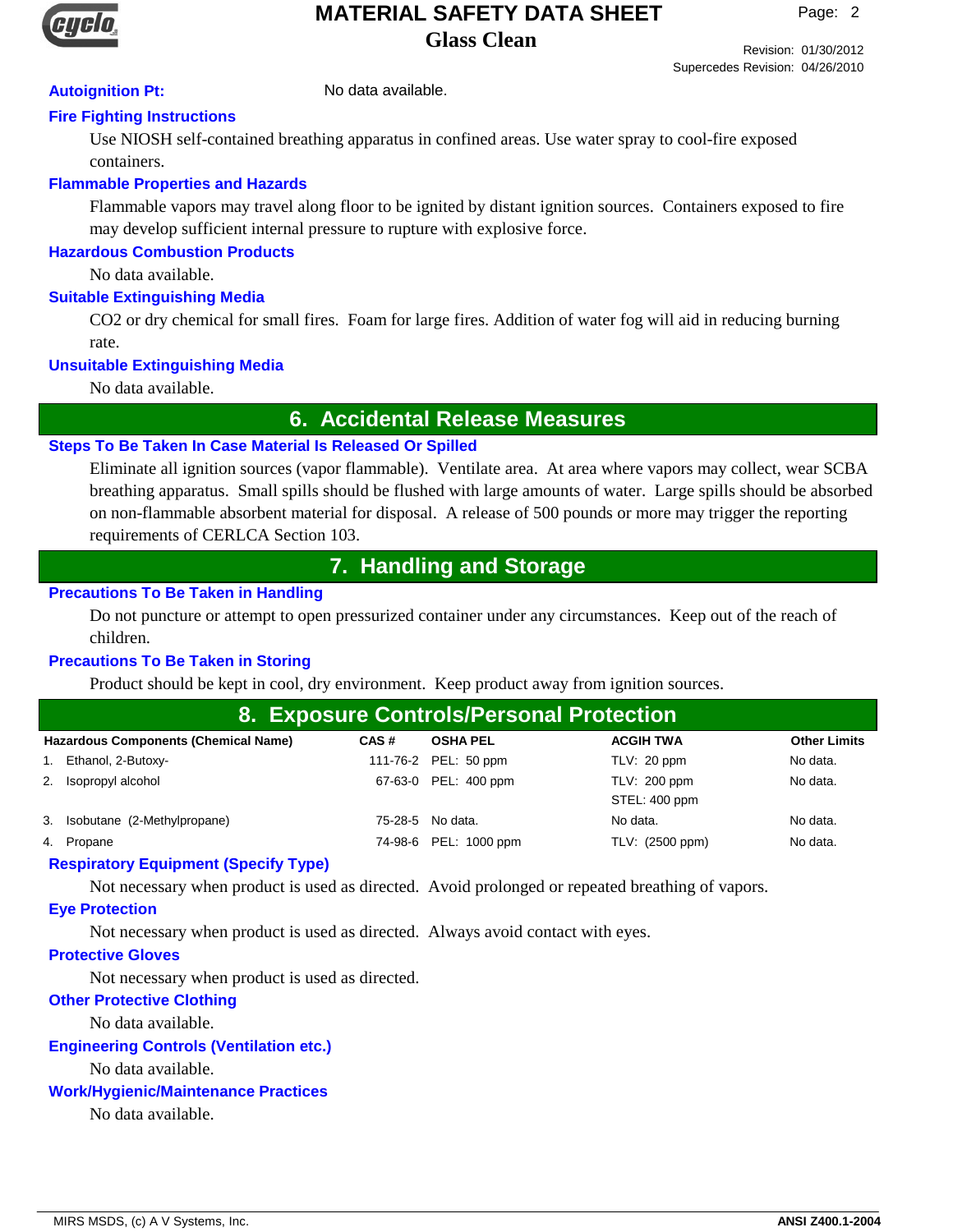

Revision: 01/30/2012 Supercedes Revision: 04/26/2010

|                                      | 9. Physical and Chemical Properties |
|--------------------------------------|-------------------------------------|
| <b>Physical States:</b>              | [ ] Gas<br>[X] Liquid<br>[ ] Solid  |
| <b>Melting Point:</b>                | No data.                            |
| <b>Boiling Point:</b>                | NE                                  |
| <b>Autoignition Pt:</b>              | No data.                            |
| <b>Flash Pt:</b>                     | N.A.                                |
| <b>Explosive Limits:</b>             | LEL: $2.1$<br>UEL: 13.0             |
| <b>Specific Gravity (Water = 1):</b> | 1.0                                 |
| Vapor Pressure (vs. Air or mm Hg):   | $25-35$ psig                        |
| Vapor Density (vs. $Air = 1$ ):      | > 1                                 |
| <b>Evaporation Rate (vs Butyl</b>    | No data.                            |
| Acetate=1):                          |                                     |
| <b>Solubility in Water:</b>          | Complete                            |
| <b>Percent Volatile:</b>             | < 12.0 %                            |
| <b>Appearance and Odor</b>           |                                     |
| Clear liquid - fragranced.           |                                     |
|                                      | <b>10. Stability and Reactivity</b> |

Stability: Unstable [ ] Stable [ X ]

#### **Conditions To Avoid - Instability**

Keep away from heat or ignition sources.

#### **Incompatibility - Materials To Avoid**

Keep concentrate away from strong oxidizing agents.

#### **Hazardous Decomposition Or Byproducts**

Combustion of liquid may form oxides of carbon and nitrogen.

**Possibility of Hazardous Reactions:** Will occur [ ] Will not occur [ X ]

#### **Conditions To Avoid - Hazardous Reactions**

No data available.

## **11. Toxicological Information**

#### No data available.

#### **Chronic Toxicological Effects**

No data available.

|    | <b>Hazardous Components (Chemical Name)</b> | CAS#          | <b>NTP</b> | <b>IARC</b> | <b>ACGIH</b> | <b>OSHA</b> |
|----|---------------------------------------------|---------------|------------|-------------|--------------|-------------|
| 1. | Ethanol, 2-Butoxy-                          | 111-76-2 n.a. |            | n.a.        | A3           | n.a.        |
|    | 2. Isopropyl alcohol                        | 67-63-0 n.a.  |            | n.a.        | A4           | n.a.        |
|    | 3. Isobutane (2-Methylpropane)              | 75-28-5 n.a.  |            | n.a.        | n.a.         | n.a.        |
|    | 4. Propane                                  | 74-98-6 n.a.  |            | n.a.        | n.a.         | n.a.        |

# **12. Ecological Information**

#### No data available.

## **13. Disposal Considerations**

#### **Waste Disposal Method**

Disposal should be made in accordance with federal, state and local regulations.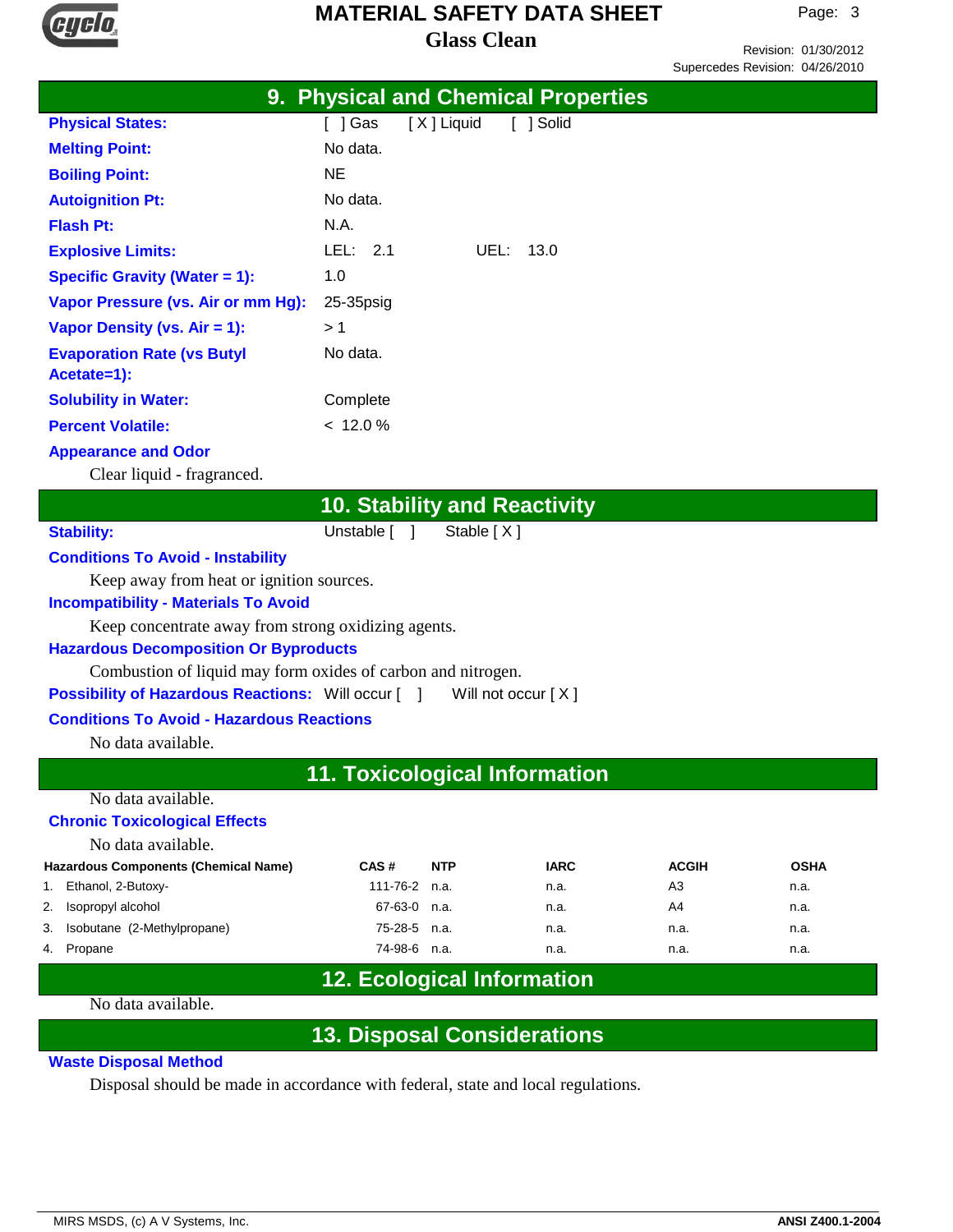

Revision: 01/30/2012 Supercedes Revision: 04/26/2010

# **14. Transport Information**

| <b>LAND TRANSPORT (US DOT)</b>     |                           |
|------------------------------------|---------------------------|
| <b>DOT Proper Shipping Name</b>    | <b>Consumer Commodity</b> |
| <b>DOT Hazard Class:</b>           | ORM-D                     |
| <b>DOT Hazard Label:</b>           | ORM-D                     |
| <b>MARINE TRANSPORT (IMDG/IMO)</b> |                           |
| <b>IMDG/IMO Shipping Name</b>      | Aerosols, Ltd. Qty.       |
| <b>UN Number:</b>                  | 1950                      |
| <b>Hazard Class:</b>               | N.A.                      |
| <b>IMDG Classification:</b>        | 21                        |
| Additional Teaman and Information  |                           |

#### **Additional Transport Information**

No data available.

# **15. Regulatory Information**

|    | <b>US EPA SARA Title III</b>                |             |                        |                      |                     |                   |
|----|---------------------------------------------|-------------|------------------------|----------------------|---------------------|-------------------|
|    | <b>Hazardous Components (Chemical Name)</b> | CAS#        | Sec.302 (EHS)          | <b>Sec.304 RQ</b>    | Sec.313 (TRI)       | Sec.110           |
| 1. | Ethanol, 2-Butoxy-                          | 111-76-2    | No                     | No                   | Yes-Cat. N230       | No                |
| 2. | Isopropyl alcohol                           | 67-63-0     | No                     | No                   | Yes                 | No                |
| З. | Isobutane (2-Methylpropane)                 | 75-28-5     | No                     | No                   | No                  | No                |
| 4. | Propane                                     | 74-98-6     | No                     | No                   | No                  | No                |
|    | <b>Other US EPA or State Lists</b>          |             |                        |                      |                     |                   |
|    | <b>Hazardous Components (Chemical Name)</b> | CAS#        | <b>CAA HAP,ODC</b>     | <b>CWA NPDES</b>     | <b>TSCA</b>         | <b>CA PROP.65</b> |
| 1. | Ethanol, 2-Butoxy-                          | 111-76-2    | <b>No</b>              | No                   | Inventory           | No                |
| 2. | Isopropyl alcohol                           | 67-63-0     | No                     | No                   | Inventory           | No                |
| З. | Isobutane (2-Methylpropane)                 | 75-28-5     | No                     | No                   | Inventory           | No                |
| 4. | Propane                                     | 74-98-6     | <b>No</b>              | No                   | Inventory           | No                |
|    | <b>Hazardous Components (Chemical Name)</b> | CAS#        | <b>CA TAC, Title 8</b> | <b>MA Oil/HazMat</b> | MI CMR, Part 5      | <b>NC TAP</b>     |
| 1. | Ethanol, 2-Butoxy-                          | 111-76-2    | TAC, Title 8           | Yes                  | No                  | No                |
| 2. | Isopropyl alcohol                           | 67-63-0     | TAC, Title 8           | No                   | No                  | No                |
| 3. | Isobutane (2-Methylpropane)                 | 75-28-5     | <b>No</b>              | Yes                  | No.                 | No                |
| 4. | Propane                                     | 74-98-6     | <b>No</b>              | Yes                  | No                  | No                |
|    | <b>Hazardous Components (Chemical Name)</b> | CAS#        | <b>NJ EHS</b>          | NY Part 597          | <b>PA HSL</b>       | <b>SC TAP</b>     |
| 1. | Ethanol, 2-Butoxy-                          | 111-76-2    | Yes - 0275             | No                   | $Yes - 1$           | No                |
| 2. | Isopropyl alcohol                           | 67-63-0     | Yes - 1076             | No                   | $Yes - E$           | No                |
| 3. | Isobutane (2-Methylpropane)                 | 75-28-5     | Yes - 1040             | No                   | $Yes - 1$           | No                |
| 4. | Propane                                     | 74-98-6     | Yes - 1594             | No                   | $Yes - 1$           | No                |
|    | <b>Hazardous Components (Chemical Name)</b> | CAS#        | <b>WI Air</b>          |                      |                     |                   |
| 1. | Ethanol, 2-Butoxy-                          | 111-76-2    | Yes                    |                      |                     |                   |
| 2. | Isopropyl alcohol                           | 67-63-0     | No                     |                      |                     |                   |
| 3. | Isobutane (2-Methylpropane)                 | 75-28-5     | No.                    |                      |                     |                   |
| 4. | Propane                                     | 74-98-6     | No                     |                      |                     |                   |
|    | <b>International Regulatory Lists</b>       |             |                        |                      |                     |                   |
|    | <b>Hazardous Components (Chemical Name)</b> | CAS#        | <b>Canadian DSL</b>    | <b>Canadian NDSL</b> | <b>Taiwan TCSCA</b> |                   |
| 1. | Ethanol, 2-Butoxy-                          | 111-76-2    | Yes                    | No                   | No                  |                   |
| 2. | Isopropyl alcohol                           | 67-63-0     | Yes                    | No                   | No                  |                   |
| 3. | Isobutane (2-Methylpropane)                 | 75-28-5     | Yes                    | No                   | No                  |                   |
|    | 4. Propane                                  | 74-98-6 Yes |                        | No                   | No                  |                   |
|    | <b>SARA (Superfund Amendments and</b>       |             |                        |                      |                     |                   |
|    | <b>Reauthorization Act of 1986) Lists:</b>  |             |                        |                      |                     |                   |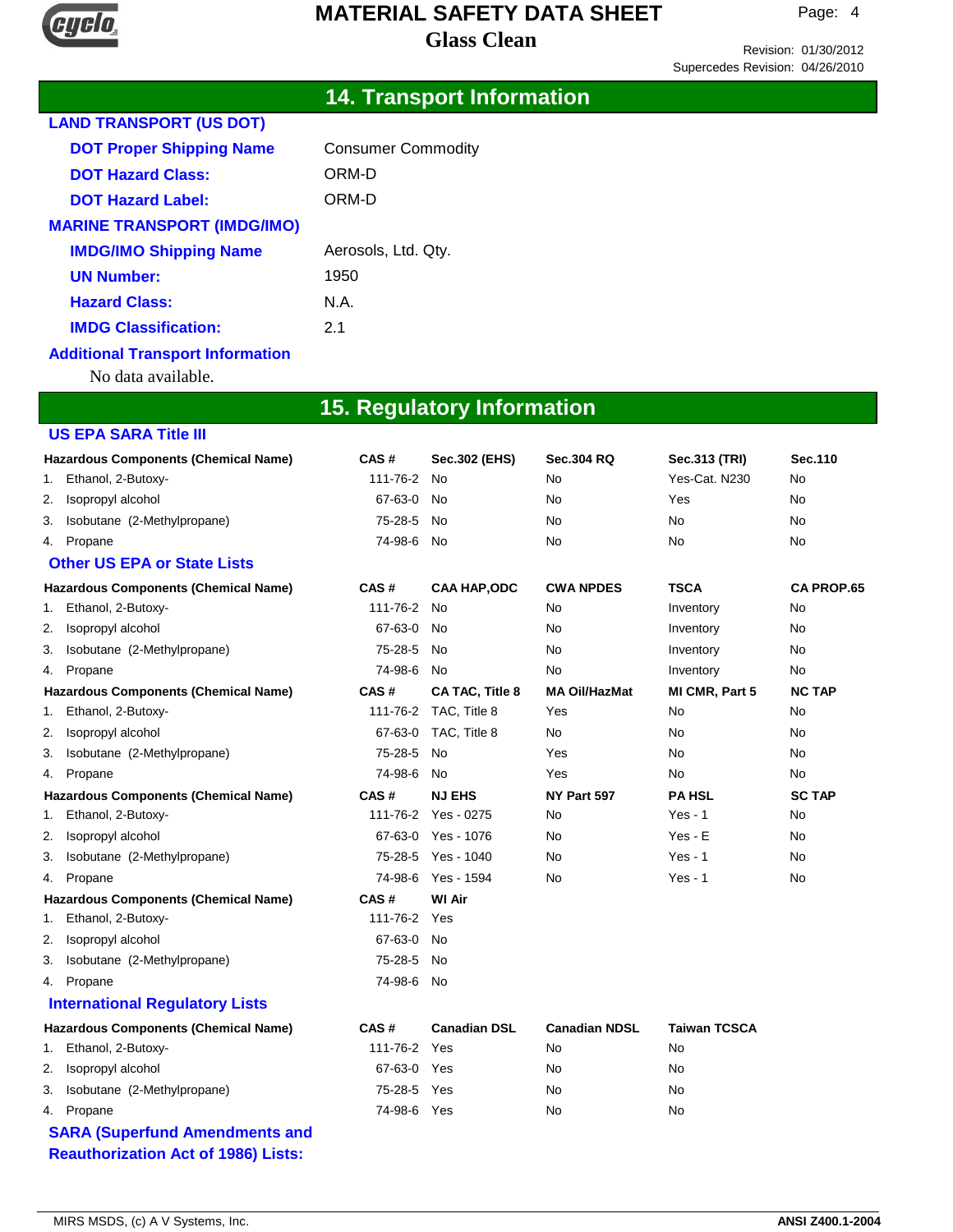

Revision: 01/30/2012

|                                        | Supercedes Revision: 04/26/2010                                                                                      |
|----------------------------------------|----------------------------------------------------------------------------------------------------------------------|
| Sec.302:                               | EPA SARA Title III Section 302 Extremely Hazardous Chemical with TPQ. * indicates 10000<br>LB TPQ if not volatile.   |
| Sec.304:                               | EPA SARA Title III Section 304: CERCLA Reportable + Sec. 302 with Reportable Quantity. **<br>indicates statutory RQ. |
| Sec.313:                               | EPA SARA Title III Section 313 Toxic Release Inventory. Note: -Cat indicates a member of a<br>chemical category.     |
| <b>Sec.110:</b>                        | EPA SARA 110 Superfund Site Priority Contaminant List                                                                |
| <b>TSCA (Toxic Substances Control</b>  |                                                                                                                      |
| <b>Act) Lists:</b>                     |                                                                                                                      |
| <b>Inventory:</b>                      | Chemical Listed in the TSCA Inventory.                                                                               |
| $5A(2)$ :                              | Chemical Subject to Significant New Rules (SNURS)                                                                    |
| 6A:                                    | <b>Commercial Chemical Control Rules</b>                                                                             |
| 8A:                                    | Toxic Substances Subject To Information Rules on Production                                                          |
| <b>8A CAIR:</b>                        | Comprehensive Assessment Information Rules - (CAIR)                                                                  |
| <b>8A PAIR:</b>                        | Preliminary Assessment Information Rules - (PAIR)                                                                    |
| 8C:                                    | Records of Allegations of Significant Adverse Reactions                                                              |
| 8D:                                    | Health and Safety Data Reporting Rules                                                                               |
| <b>8D TERM:</b>                        | Health and Safety Data Reporting Rule Terminations                                                                   |
| $12(b)$ :                              | Notice of Export                                                                                                     |
| <b>Other Important Lists:</b>          |                                                                                                                      |
| <b>CWA NPDES:</b>                      | EPA Clean Water Act NPDES Permit Chemical                                                                            |
| <b>CAA HAP:</b>                        | EPA Clean Air Act Hazardous Air Pollutant                                                                            |
| <b>CAA ODC:</b>                        | EPA Clean Air Act Ozone Depleting Chemical (1=CFC, 2=HCFC)                                                           |
| <b>CA PROP 65:</b>                     | California Proposition 65                                                                                            |
| <b>CA TAC:</b>                         | California AB 1807 - Toxic Air Contaminants                                                                          |
| <b>CA Title 8:</b>                     | California Hazardous Substances List: Title 8, Sec. 339                                                              |
| <b>MI CMR:</b>                         | Michigan Critica Materials Register                                                                                  |
| MI Part 5:                             | Michigan DEQ WRP Part 5 Pollutants List                                                                              |
| <b>NC TAP:</b>                         | North Carolina Toxic Air Pollutants                                                                                  |
| <b>NJ EHS:</b>                         | New Jersey Environmental Hazardous Substances List                                                                   |
| <b>NY Part 597:</b>                    | New York Part 597 List of Hazardous Substances                                                                       |
| <b>PAHSL:</b>                          | Pennsylvania Hazardous Substances List                                                                               |
| <b>SC TAP:</b>                         | South Carolina Toxic Air Pollutants                                                                                  |
| <b>WI Air:</b>                         | Wisconsin Reportable Air Contaminants                                                                                |
| <b>International Regulatory Lists:</b> |                                                                                                                      |
| <b>Canadian DSL:</b>                   | Canada Domestic Substances List                                                                                      |
| <b>Canadian NDSL:</b>                  | Canada Non-Domestic Substances List                                                                                  |
| <b>Taiwan TCSCA:</b>                   | Taiwan Toxic Chemical Substances Control Act of 1986                                                                 |
|                                        | <b>16. Other Information</b>                                                                                         |

#### **Company Policy or Disclaimer**

Cyclo Industries, Inc. provides the information contained herein in good faith but makes no representation as to its comprehensiveness or accuracy. Individuals receiving this information must exercise their independent judgment in determining its appropriateness for a particular purpose. Cyclo Industries, Inc. makes no representations or warranties, either expressed or implied, of merchantability, fitness for a particular purpose with respect to the information set forth herein or to the product to which the information refers. Accordingly,